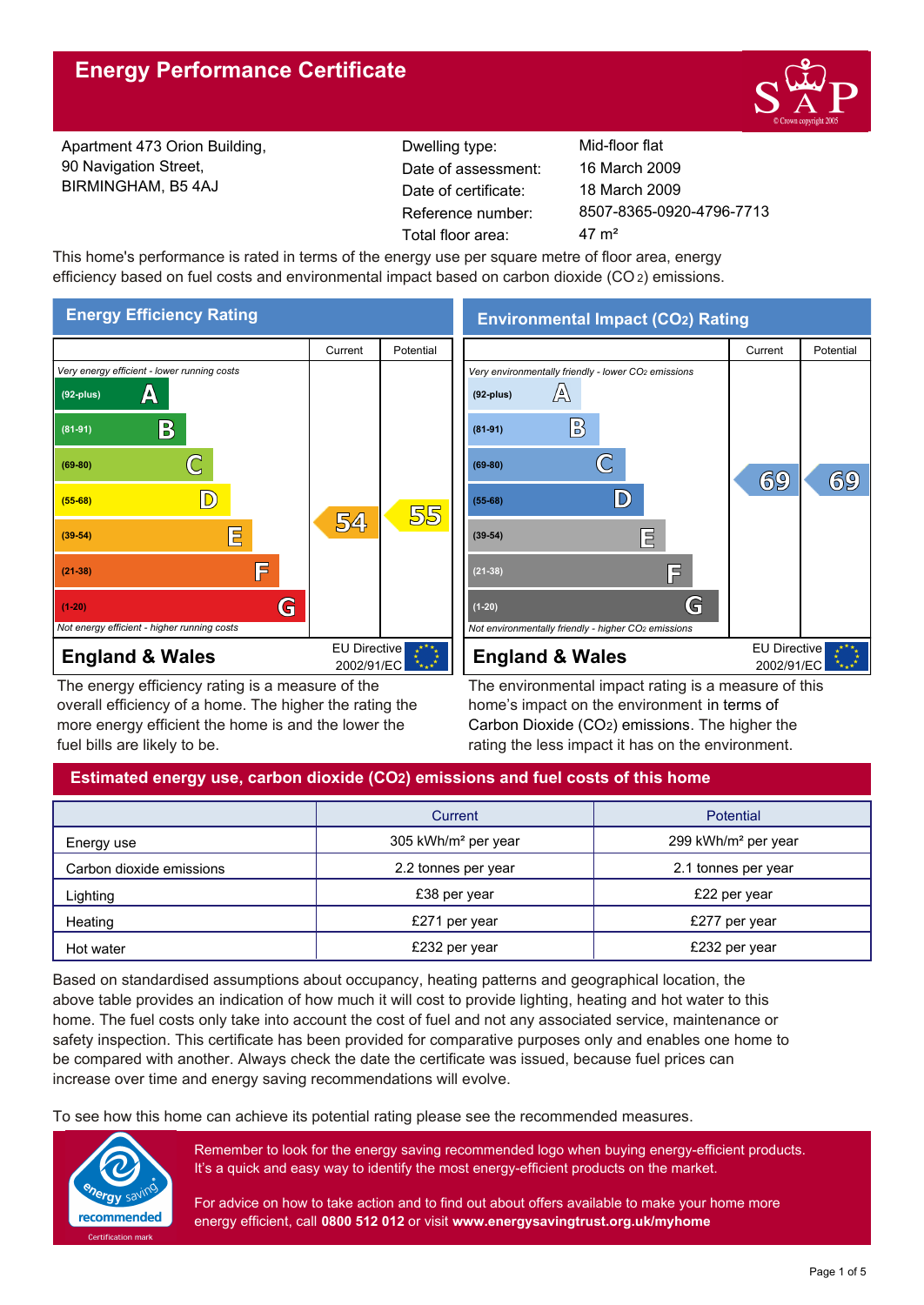#### **About this document**

The Energy Performance Certificate for this dwelling was produced following an energy assessment undertaken by a qualified assessor, accredited by Elmhurst Energy Systems Ltd, to a scheme authorised by the Government. This certificate was produced using the SAP 2005 assessment methodology and has been produced under the Energy Performance of Buildings (Certificates and Inspections)(England and Wales) Regulations 2007. A copy of the certificate has been lodged on a national register.

| Assessor's accreditation number: | EES/004535                                                                |
|----------------------------------|---------------------------------------------------------------------------|
| Assessor's name:                 | Mr. James Duncan McGlashan                                                |
| Company name/trading name:       | <b>EPC Assessments Limited</b>                                            |
| Address:                         | Barrington House, Suite 9 Heyes Lane, Alderley Edge, Cheshire, SK9<br>7LH |
| Phone number:                    | 0845 6262255                                                              |
| Fax number:                      | 01263 731004                                                              |
| E-mail address:                  | james.mcglashan@epcassessments.co.uk                                      |
| Related party disclosure:        |                                                                           |

#### **If you have a complaint or wish to confirm that the certificate is genuine**

Details of the assessor and the relevant accreditation scheme are as above. You can get contact details of the accreditation scheme from their website at www.elmhurstenergy.co.uk together with details of their procedures for confirming authenticity of a certificate and for making a complaint.

#### **About the building's performance ratings**

The ratings on the certificate provide a measure of the building's overall energy efficiency and its environmental impact, calculated in accordance with a national methodology that takes into account factors such as insulation, heating and hot water systems, ventilation and fuels used. The average Energy Efficiency Rating for a dwelling in England and Wales is band E (rating 46).

Not all buildings are used in the same way, so energy ratings use 'standard occupancy' assumptions which may be different from the specific way you use your home. Different methods of calculation are used for homes and for other buildings. Details can be found at www.communities.gov.uk/epbd.

Buildings that are more energy efficient use less energy, save money and help protect the environment. A building with a rating of 100 would cost almost nothing to heat and light and would cause almost no carbon emissions. The potential ratings in the certificate describe how close this building could get to 100 if all the cost effective recommended improvements were implemented.

# **About the impact of buildings on the environment**

One of the biggest contributors to global warming is carbon dioxide. The way we use energy in buildings causes emissions of carbon. The energy we use for heating, lighting and power in homes produces over a quarter of the UK's carbon dioxide emissions and other buildings produce a further one-sixth.

The average household causes about 6 tonnes of carbon dioxide every year. Adopting the recommendations in this report can reduce emissions and protect the environment. You could reduce emissions even more by switching to renewable energy sources. In addition there are many simple everyday measures that will save money, improve comfort and reduce the impact on the environment. Some examples are given at the end of this report.

- Check that your heating system thermostat is not set too high (in a home, 21°C in the living room is suggested) and use the timer to ensure you only heat the building when necessary.
- Make sure your hot water is not too hot a cylinder thermostat need not normally be higher than 60°C.
- Turn off lights when not needed and do not leave appliances on standby. Remember not to leave chargers (e.g. for mobile phones) turned on when you are not using them.

#### **Visit the Government's website at www.communities.gov.uk to:**

- Find how to confirm the authenticity of an energy performance certificate
- Find how to make a complaint about a certificate or the assessor who produced it •
- Learn more about the national register where this certificate has been lodged •
- Learn more about energy efficiency and reducing energy consumption •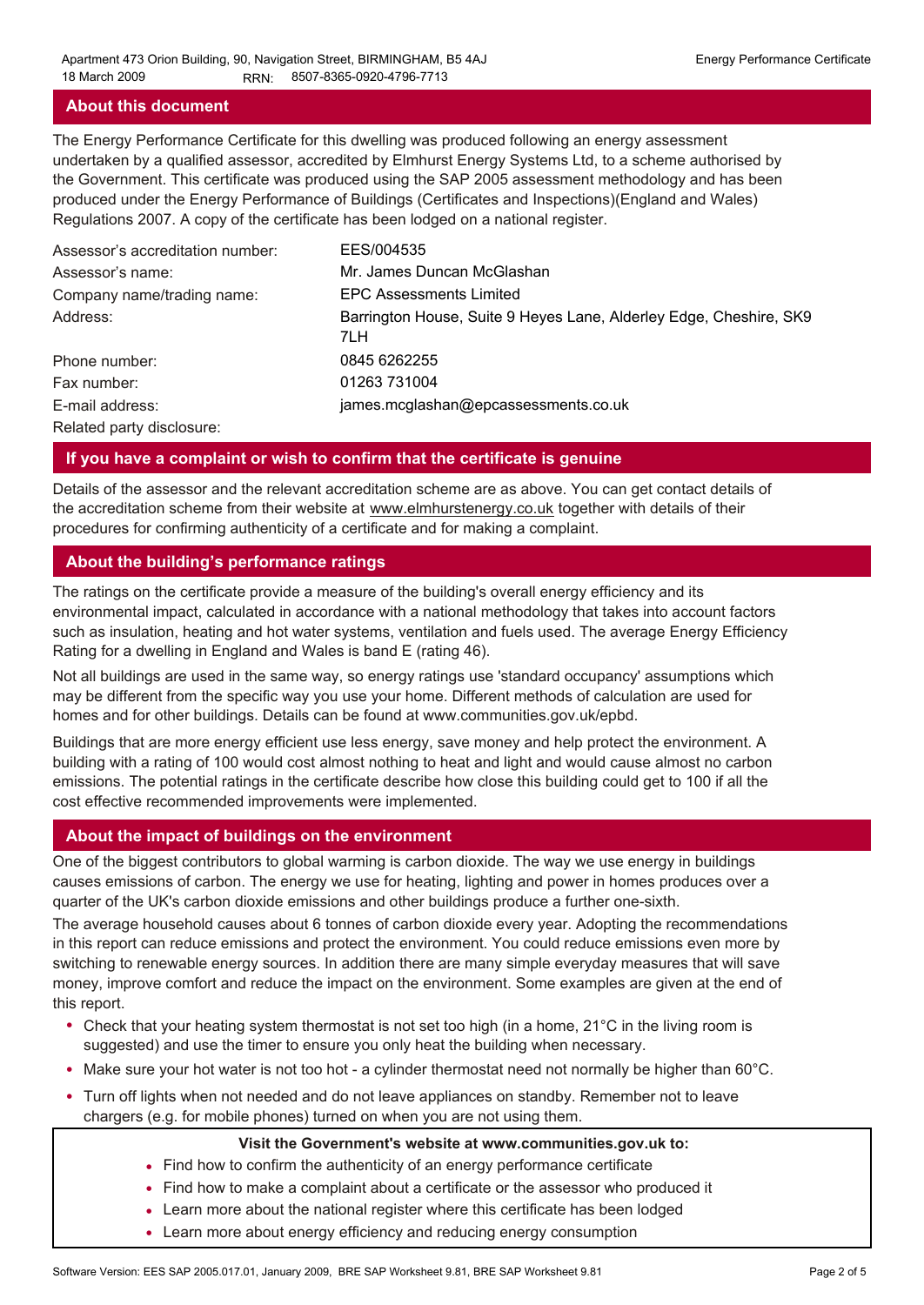# Recommended measures to improve this home's energy performance

Apartment 473 Orion Building, 90 Navigation Street, BIRMINGHAM, B5 4AJ

Date of certificate:

Reference number: 8507-8365-0920-4796-7713 18 March 2009

#### **Summary of this home's energy performance related features**

The following is an assessment of the key individual elements that have an impact on this home's performance rating. Each element is assessed against the following scale: Compliant / Average / Good / Very good.

| Elements                         | Description                                               | Current performance      |                 |
|----------------------------------|-----------------------------------------------------------|--------------------------|-----------------|
|                                  |                                                           | <b>Energy Efficiency</b> | Environmental   |
| Walls                            | Average thermal transmittance = $0.38$ W/m <sup>2</sup> K | Good                     | Good            |
| Roof                             | Average thermal transmittance = $0.14$ W/m <sup>2</sup> K | Very good                | Very good       |
| Floor                            | (other premises below)                                    |                          | $\qquad \qquad$ |
| Windows                          | Fully double glazed                                       | Good                     | Good            |
| Main heating                     | Room heaters, electric                                    | Compliant                | Compliant       |
| Main heating controls            | Programmer and room thermostats                           | Good                     | Good            |
| Secondary heating                | None                                                      |                          |                 |
| Hot water                        | Electric immersion, standard tariff                       | Compliant                | Compliant       |
| Lighting                         | Low energy lighting in 30% of fixed outlets               | Average                  | Average         |
| Air tightness                    | (not tested)                                              |                          |                 |
| Current energy efficiency rating |                                                           | E 54                     |                 |

# Current environmental impact (CO2) rating C 69 Current environmental impact (CO2) rating

Thermal transmittance is a measure of the rate of heat loss through a building element; the lower the value the better the energy performance.

Air permeability is a measure of the air tightness of a building; the lower the value the better the air tightness.

#### **Low and zero carbon energy sources**

**None**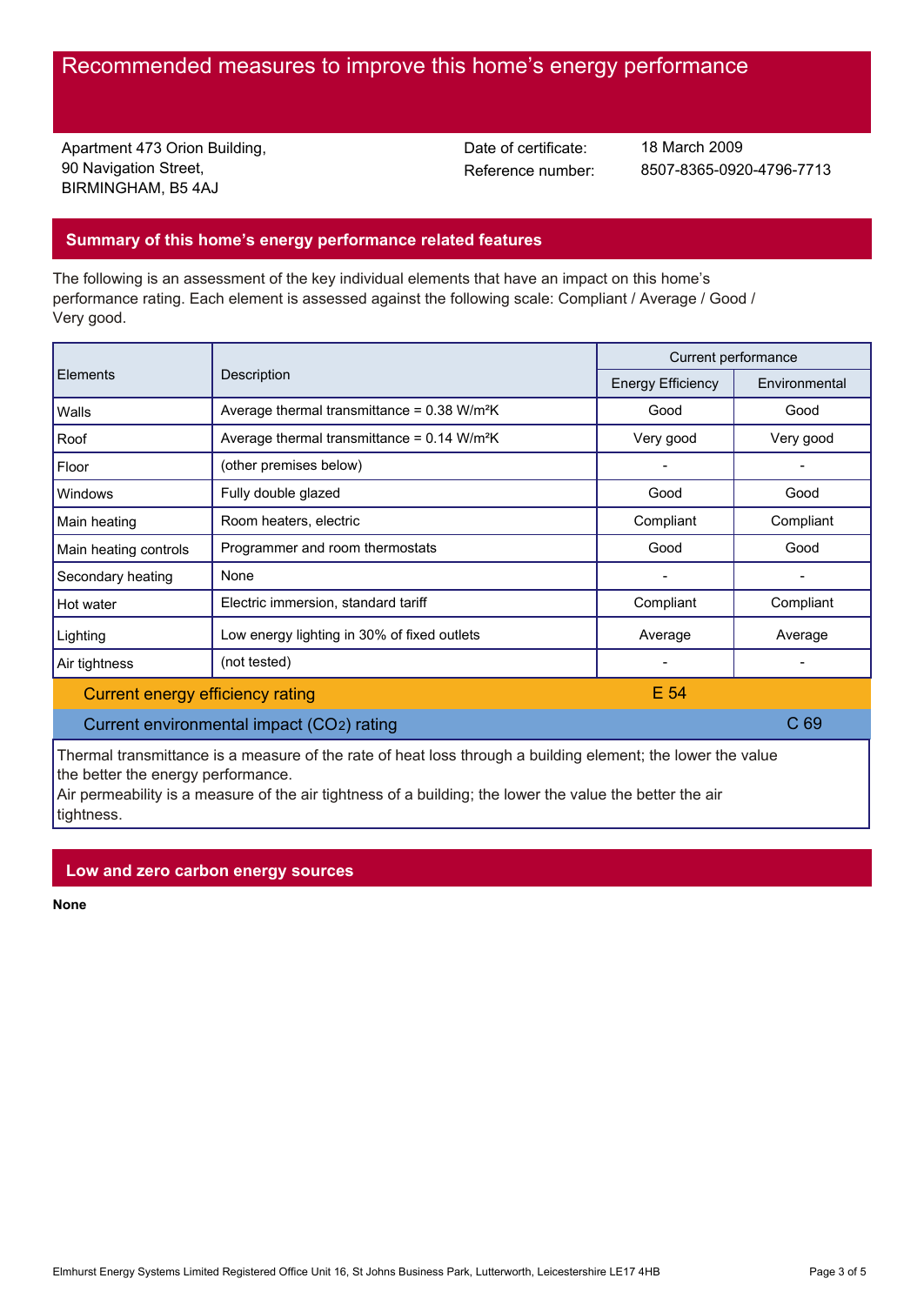#### **Recommendations**

The measures below are cost effective. The performance ratings after improvement listed below are cumulative, that is they assume the improvements have been installed in the order that they appear in the table.

|                                             | <b>Typical savings</b><br>per year | Performance ratings after improvement |                      |
|---------------------------------------------|------------------------------------|---------------------------------------|----------------------|
| Lower cost measures (up to £500)            |                                    | Energy efficiency                     | Environmental impact |
| Low energy lighting for all fixed outlets   | £10                                | D 55                                  | C 69                 |
| Total                                       | £10                                |                                       |                      |
| Potential energy efficiency rating          |                                    | D 55                                  |                      |
| Potential environmental impact (CO2) rating |                                    |                                       | C <sub>69</sub>      |

| Further measures to achieve even higher standards |                 |      |
|---------------------------------------------------|-----------------|------|
| <b>None</b>                                       |                 |      |
| <b>Enhanced energy efficiency rating</b>          | D <sub>55</sub> |      |
| Enhanced environmental impact (CO2) rating        |                 | C 69 |